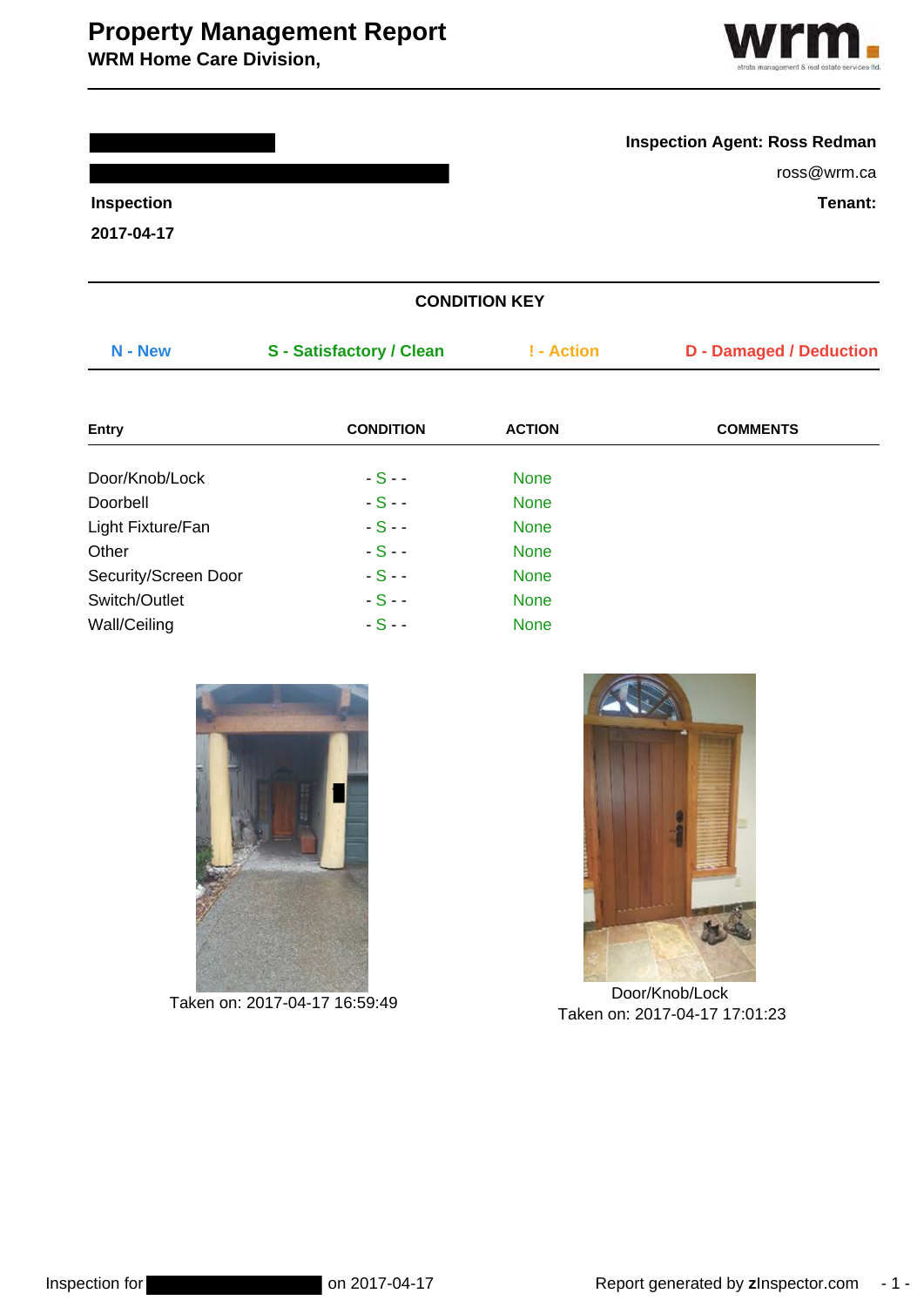

Security/Screen Door Taken on: 2[017-04-](http://zinspector.s3.amazonaws.com/usi/1448/149247547802aeb80ce74e4aeea21087f74a7c5d81.JPEG)17 17:01:45

| <b>Bathroom 1: Main Floor</b> | <b>CONDITION</b> | <b>ACTION</b> | <b>COMMENTS</b> |
|-------------------------------|------------------|---------------|-----------------|
| Flooring/Baseboard            | $-S -$           | <b>None</b>   |                 |
| <b>Light Fixture</b>          | $-S -$           | <b>None</b>   |                 |
| Plumbing/Drain                | $-S -$           | <b>None</b>   |                 |
| Sink/Faucet                   | $-S -$           | <b>None</b>   |                 |
| Switch/Outlet                 | $-S -$           | <b>None</b>   |                 |
| <b>Toilet</b>                 | $-S -$           | <b>None</b>   |                 |
| Wall/Ceiling                  | $-S -$           | <b>None</b>   |                 |



Taken on: 2[017-04-](http://zinspector.s3.amazonaws.com/usi/1448/1492475771070454df8a2f4a269563fc40a0fc864e.JPEG)17 17:04:37

| Bathroom 2: Master Bath  | <b>CONDITION</b> | <b>ACTION</b> | <b>COMMENTS</b>                    |       |
|--------------------------|------------------|---------------|------------------------------------|-------|
| Exhaust Fan              | $-S-$            | <b>None</b>   |                                    |       |
| Flooring/Baseboard       | $-S-$            | <b>None</b>   |                                    |       |
| <b>Light Fixture</b>     | $-S-$            | <b>None</b>   |                                    |       |
| Other                    | $-S-$            | <b>None</b>   |                                    |       |
| Plumbing/Drain           | $-S-$            | <b>None</b>   |                                    |       |
| Shower Door/Rail/Curtain | $-S-$            | <b>None</b>   |                                    |       |
| Sink/Faucet              | $-S -$           | <b>None</b>   |                                    |       |
| Inspection for           | on 2017-04-17    |               | Report generated by zInspector.com | $-2-$ |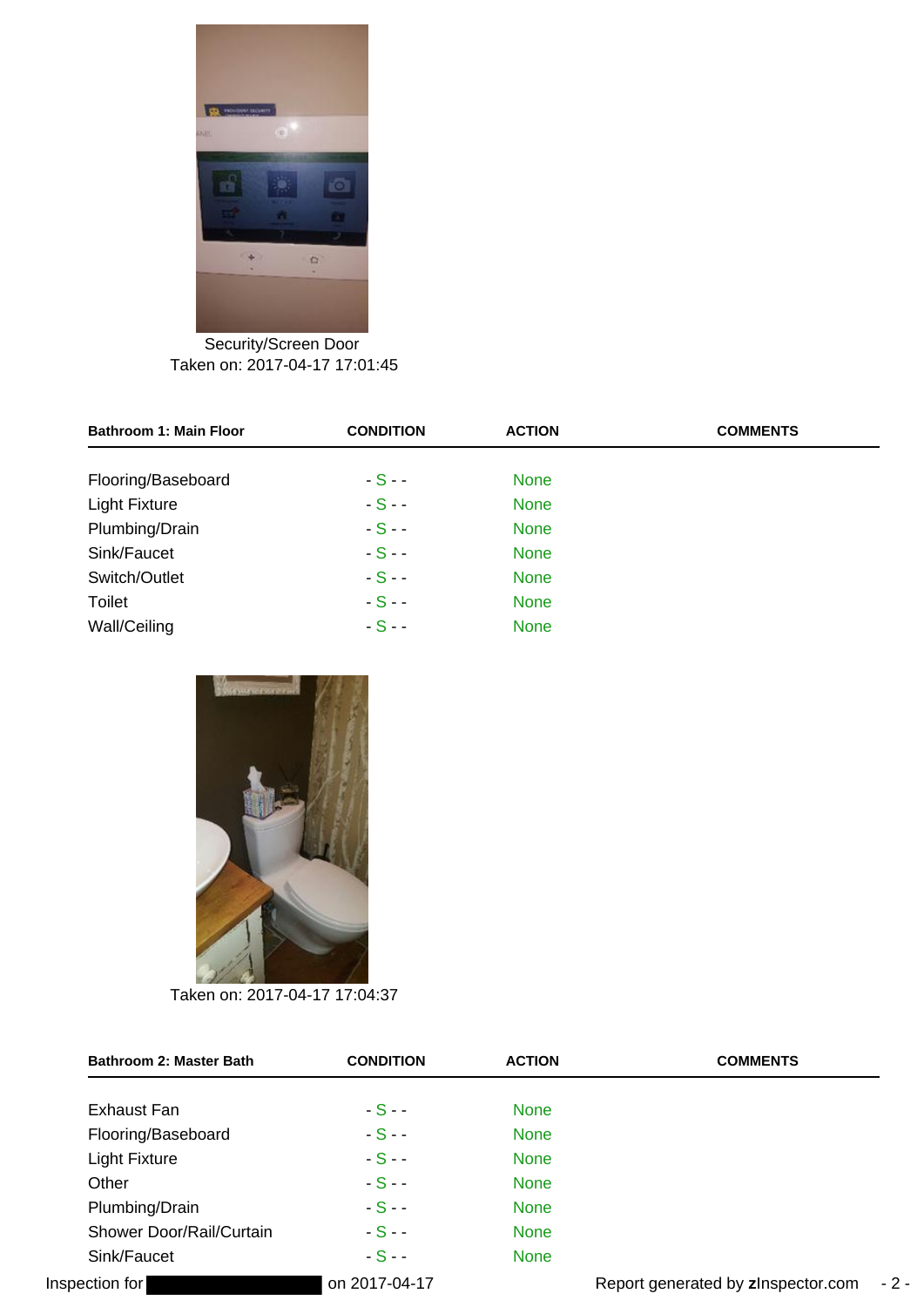| Switch/Outlet | $-S -$ | <b>None</b> |
|---------------|--------|-------------|
| Toilet        | $-S -$ | <b>None</b> |
| Tub/Shower    | $-S -$ | <b>None</b> |
| Wall/Ceiling  | $-S -$ | <b>None</b> |





Taken on: 2[017-04-](http://zinspector.s3.amazonaws.com/usi/1448/14924758092035ce098f5741dfb1f70e5be3a60990.JPEG)17 17:06:44 Taken on: 2[017-04-](http://zinspector.s3.amazonaws.com/usi/1448/1492475819571fabe9c00543a8afa27c5dc3e45ce3.JPEG)17 17:06:51

| <b>Bathroom 3: Lower Level</b> | <b>CONDITION</b> | <b>ACTION</b> | <b>COMMENTS</b> |
|--------------------------------|------------------|---------------|-----------------|
| <b>Exhaust Fan</b>             | $-S-$            | <b>None</b>   |                 |
| Flooring/Baseboard             | $-S -$           | <b>None</b>   |                 |
| <b>Light Fixture</b>           | $-S -$           | <b>None</b>   |                 |
| Plumbing/Drain                 | $-S -$           | <b>None</b>   |                 |
| Shower Door/Rail/Curtain       | $-S -$           | <b>None</b>   |                 |
| Sink/Faucet                    | $-S -$           | <b>None</b>   |                 |
| Switch/Outlet                  | $-S -$           | <b>None</b>   |                 |
| <b>Toilet</b>                  | $-S -$           | <b>None</b>   |                 |
| Tub/Shower                     | $-S -$           | <b>None</b>   |                 |
| Wall/Ceiling                   | $-S -$           | <b>None</b>   |                 |



Taken on: 2[017-04-](http://zinspector.s3.amazonaws.com/usi/1448/1492475866942a45020d9d44b59c827e507a7e3020.JPEG)17 17:10:26

| <b>Bathroom 4: Lower Level</b> | <b>CONDITION</b> | <b>ACTION</b> | <b>COMMENTS</b>                    |       |
|--------------------------------|------------------|---------------|------------------------------------|-------|
| Inspection for                 | l on 2017-04-17  |               | Report generated by zInspector.com | - 3 - |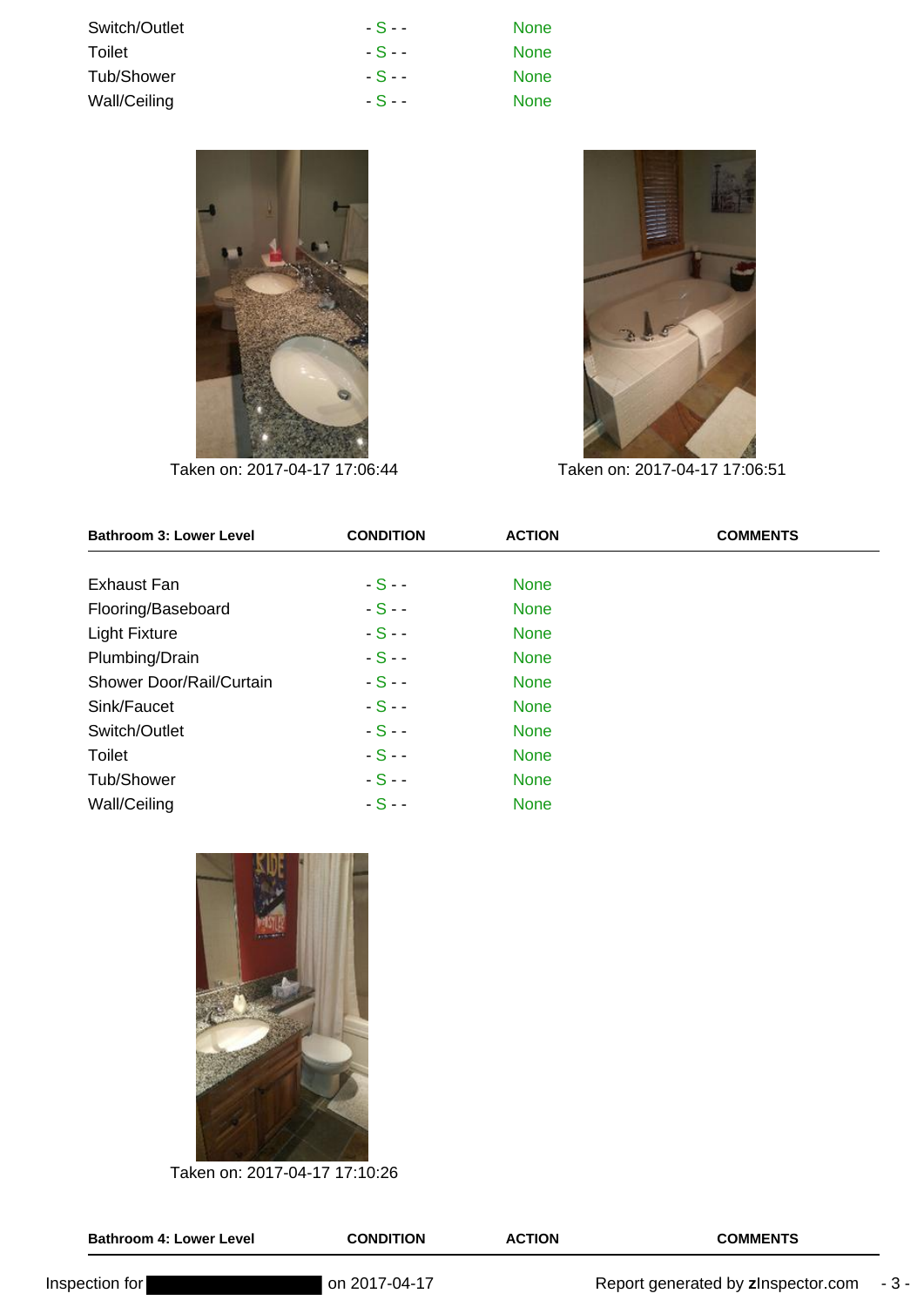| Exhaust Fan              | $-S -$ | <b>None</b> |
|--------------------------|--------|-------------|
| Flooring/Baseboard       | $-S-$  | <b>None</b> |
| <b>Light Fixture</b>     | $-S -$ | <b>None</b> |
| Other                    | $-S -$ | <b>None</b> |
| Plumbing/Drain           | $-S -$ | <b>None</b> |
| Shower Door/Rail/Curtain | $-S -$ | <b>None</b> |
| Sink/Faucet              | $-S-$  | <b>None</b> |
| Switch/Outlet            | $-S -$ | <b>None</b> |
| Toilet                   | $-S-$  | <b>None</b> |
| Tub/Shower               | $-S -$ | <b>None</b> |
| Wall/Ceiling             | $-S -$ | <b>None</b> |



Taken on: 2[017-04-](http://zinspector.s3.amazonaws.com/usi/1448/149247590177c88074dd224398a7c5e347060d47d0.JPEG)17 17:11:43

| <b>Bedroom 1: Master</b> | <b>CONDITION</b> | <b>ACTION</b> | <b>COMMENTS</b> |
|--------------------------|------------------|---------------|-----------------|
| Light Fixture/Fan        | $-S -$           | <b>None</b>   |                 |
| Switch/Outlet            | $-S-$            | <b>None</b>   |                 |
| Wall/Ceiling             | $-S -$           | <b>None</b>   |                 |
| <b>Window Covering</b>   | $-S -$           | <b>None</b>   |                 |
| Window/Lock/Screen       | $-S -$           | <b>None</b>   |                 |



Taken on: 2[017-04-](http://zinspector.s3.amazonaws.com/usi/1448/1492475791fb7bcec5ccb944db9b87787894e0e8fc.JPEG)17 17:05:56 Taken on: 2[017-04-](http://zinspector.s3.amazonaws.com/usi/1448/149247580210398bca04f146829d6aa3431cf823cf.JPEG)17 17:06:04

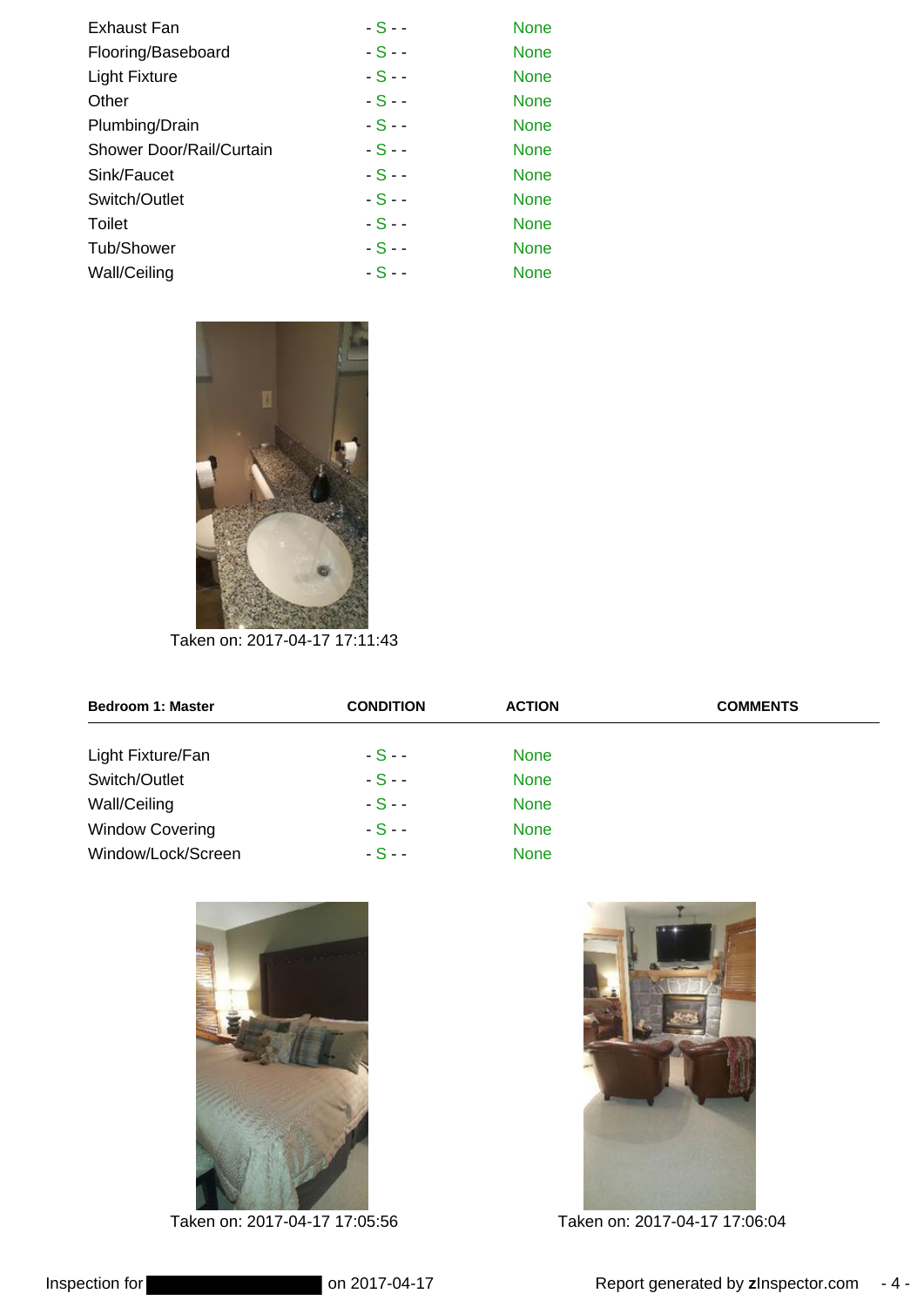| Bedroom 2: Bunk Room | <b>CONDITION</b> | <b>ACTION</b> | <b>COMMENTS</b> |
|----------------------|------------------|---------------|-----------------|
| Light Fixture/Fan    | $-S -$           | <b>None</b>   |                 |
| Other                | $-S -$           | <b>None</b>   |                 |
| Switch/Outlet        | $-S -$           | <b>None</b>   |                 |
| Wall/Ceiling         | $-S -$           | <b>None</b>   |                 |



Taken on: 2[017-04-](http://zinspector.s3.amazonaws.com/usi/1448/149247585170320dacfd7848f6ad5af65e92c18124.JPEG)17 17:09:59

| <b>Bedroom 3: Lower Level</b> | <b>CONDITION</b> | <b>ACTION</b> | <b>COMMENTS</b> |
|-------------------------------|------------------|---------------|-----------------|
| Light Fixture/Fan             | $-S -$           | <b>None</b>   |                 |
| Other                         | $-S -$           | <b>None</b>   |                 |
| Switch/Outlet                 | $-S -$           | <b>None</b>   |                 |
| Wall/Ceiling                  | $-S -$           | <b>None</b>   |                 |
| <b>Window Covering</b>        | $-S -$           | <b>None</b>   |                 |
| Window/Lock/Screen            | $-S -$           | <b>None</b>   |                 |



Taken on: 2[017-04-](http://zinspector.s3.amazonaws.com/usi/1448/1492475887ec4a1be134f24090885f3dfce39892d8.JPEG)17 17:11:21

| <b>Bedroom 4: Lower Level</b> | <b>CONDITION</b> | <b>ACTION</b> | <b>COMMENTS</b>                    |       |
|-------------------------------|------------------|---------------|------------------------------------|-------|
| Light Fixture/Fan             | - S - -          | None          |                                    |       |
| Other                         | $-S-$            | None          |                                    |       |
| Inspection for                | on 2017-04-17    |               | Report generated by zInspector.com | - 5 - |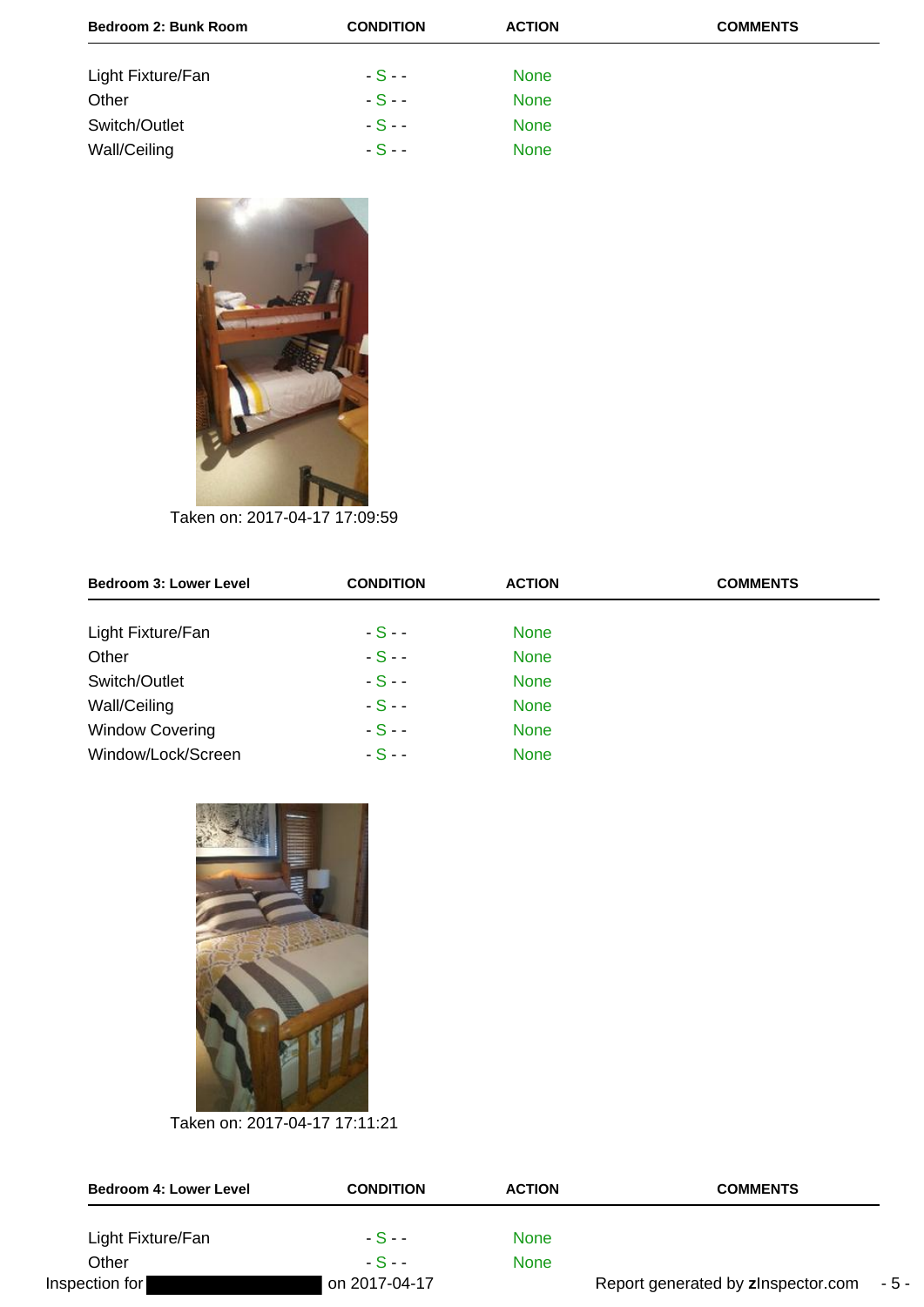| Switch/Outlet          | $-S -$ | <b>None</b> |
|------------------------|--------|-------------|
| Wall/Ceiling           | $-S -$ | <b>None</b> |
| <b>Window Covering</b> | $-S -$ | <b>None</b> |
| Window/Lock/Screen     | $-S-$  | <b>None</b> |



Taken on: 2[017-04-](http://zinspector.s3.amazonaws.com/usi/1448/1492475910eaeca062cb7049c786916bc7d9278201.JPEG)17 17:12:40

| <b>Dining Room</b>     | <b>CONDITION</b> | <b>ACTION</b> | <b>COMMENTS</b> |
|------------------------|------------------|---------------|-----------------|
| Light Fixture/Fan      | $-S -$           | <b>None</b>   |                 |
| Switch/Outlet          | $-S -$           | <b>None</b>   |                 |
| Wall/Ceiling           | $-S -$           | <b>None</b>   |                 |
| <b>Window Covering</b> | $-S -$           | <b>None</b>   |                 |
| Window/Lock/Screen     | $-S-$            | <b>None</b>   |                 |



Taken on: 2[017-04-](http://zinspector.s3.amazonaws.com/usi/1448/14924759336f723992cf104aa6b973fb10a0d9bcd7.JPEG)17 17:16:01

| <b>Family Room: Sliding Door</b> | <b>CONDITION</b> | <b>ACTION</b> | <b>COMMENTS</b> |
|----------------------------------|------------------|---------------|-----------------|
| <b>Light Fixture</b>             | $-S -$           | <b>None</b>   |                 |
| Switch/Outlet                    | $-S -$           | <b>None</b>   |                 |
| Wall/Ceiling                     | $-S - -$         | <b>None</b>   |                 |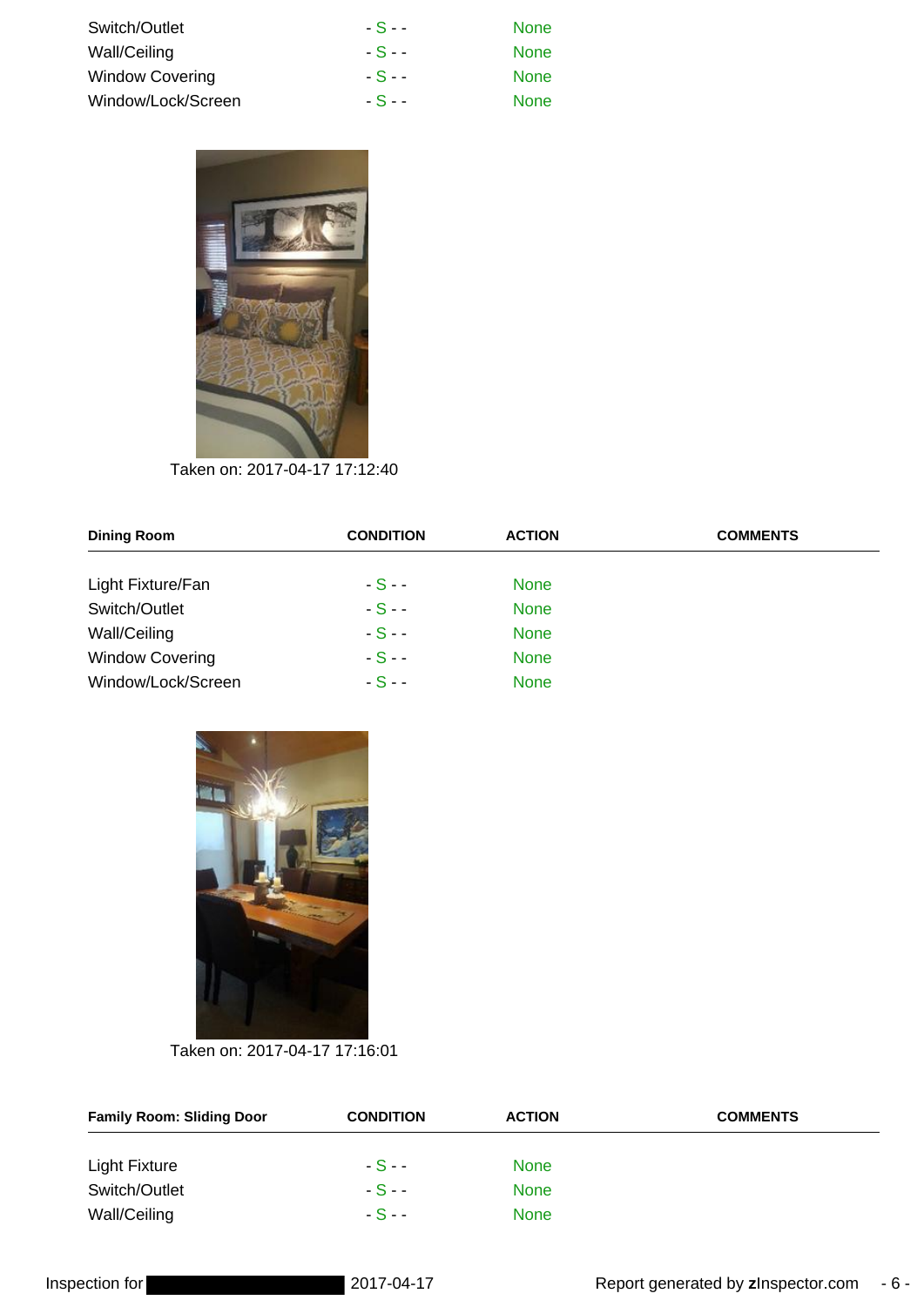

Taken on: 2[017-04-](http://zinspector.s3.amazonaws.com/usi/1448/1492475839ac66f4c79eb442e4a0db8b67e68f0e45.JPEG)17 17:09:10

| <b>Hallway/Stairs</b> | <b>CONDITION</b> | <b>ACTION</b> | <b>COMMENTS</b> |
|-----------------------|------------------|---------------|-----------------|
| <b>Light Fixture</b>  | $-S - -$         | <b>None</b>   |                 |
| Railing/Banister      | $-S-$            | <b>None</b>   |                 |
| Switch/Outlet         | $-S - -$         | <b>None</b>   |                 |
| Wall/Ceiling          | $-S - -$         | <b>None</b>   |                 |



Taken on: 2[017-04-](http://zinspector.s3.amazonaws.com/usi/1448/14924757834b4d8f52a4c94a98a2dc166683d564d1.JPEG)17 17:05:15

| <b>Kitchen</b>       | <b>CONDITION</b> | <b>ACTION</b> | <b>COMMENTS</b> |
|----------------------|------------------|---------------|-----------------|
| Faucet/Plumbing      | $-S -$           | <b>None</b>   |                 |
| <b>Light Fixture</b> | $-S -$           | <b>None</b>   |                 |
| Refrigerator         | $-S -$           | <b>None</b>   |                 |
| Sink/Disposal        | $-S -$           | <b>None</b>   |                 |
| Switch/Outlet        | $-S -$           | <b>None</b>   |                 |
| Wall/Ceiling         | $-S -$           | <b>None</b>   |                 |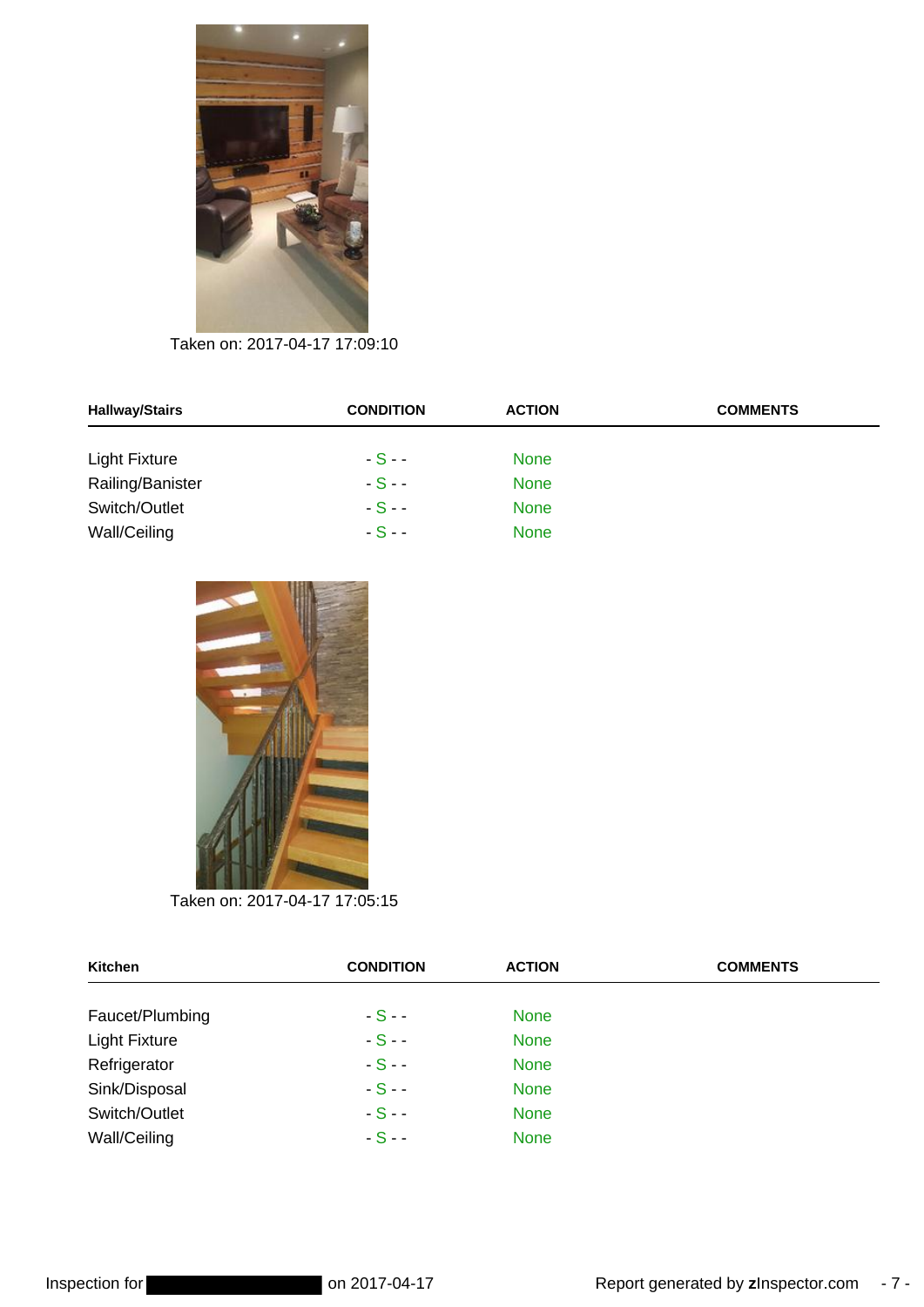



Refrigerator<br>Taken on: 2[017-04-](http://zinspector.s3.amazonaws.com/usi/1448/149247591621f10563ca21446ead65ea754d447c1f.JPEG)17 17:14:30 Refrigerator Taken on: 2[017-04-](http://zinspector.s3.amazonaws.com/usi/1448/1492475504afb3337269204402afb81316200ad192.JPEG)17 17:14:58

| <b>Laundry Room</b> | <b>CONDITION</b> | <b>ACTION</b> | <b>COMMENTS</b> |
|---------------------|------------------|---------------|-----------------|
| Faucet/Valve        | $-S -$           | <b>None</b>   |                 |
| Light Fixture/Fan   | $-S -$           | <b>None</b>   |                 |
| Plumbing/Drain      | $-S -$           | <b>None</b>   |                 |
| Switch/Outlet       | $-S -$           | <b>None</b>   |                 |
| Washer              | $-S -$           | <b>None</b>   |                 |





Taken on: 2[017-04-](http://zinspector.s3.amazonaws.com/usi/1448/149247576512b8e5f8a99d4ed3a80d407bc8c0564c.JPEG)17 17:03:39 Taken on: 2[017-04-](http://zinspector.s3.amazonaws.com/usi/1448/14924754950e0addacda3e4500b096004d88ca52f4.JPEG)17 17:03:49

| <b>Living Room</b>     | <b>CONDITION</b> | <b>ACTION</b> | <b>COMMENTS</b> |
|------------------------|------------------|---------------|-----------------|
| Flooring/Baseboard     | $-S-$            | <b>None</b>   |                 |
| Light Fixture/Fan      | $-S-$            | <b>None</b>   |                 |
| Switch/Outlet          | $-S-$            | <b>None</b>   |                 |
| Wall/Ceiling           | $-S-$            | <b>None</b>   |                 |
| <b>Window Covering</b> | $-S-$            | <b>None</b>   |                 |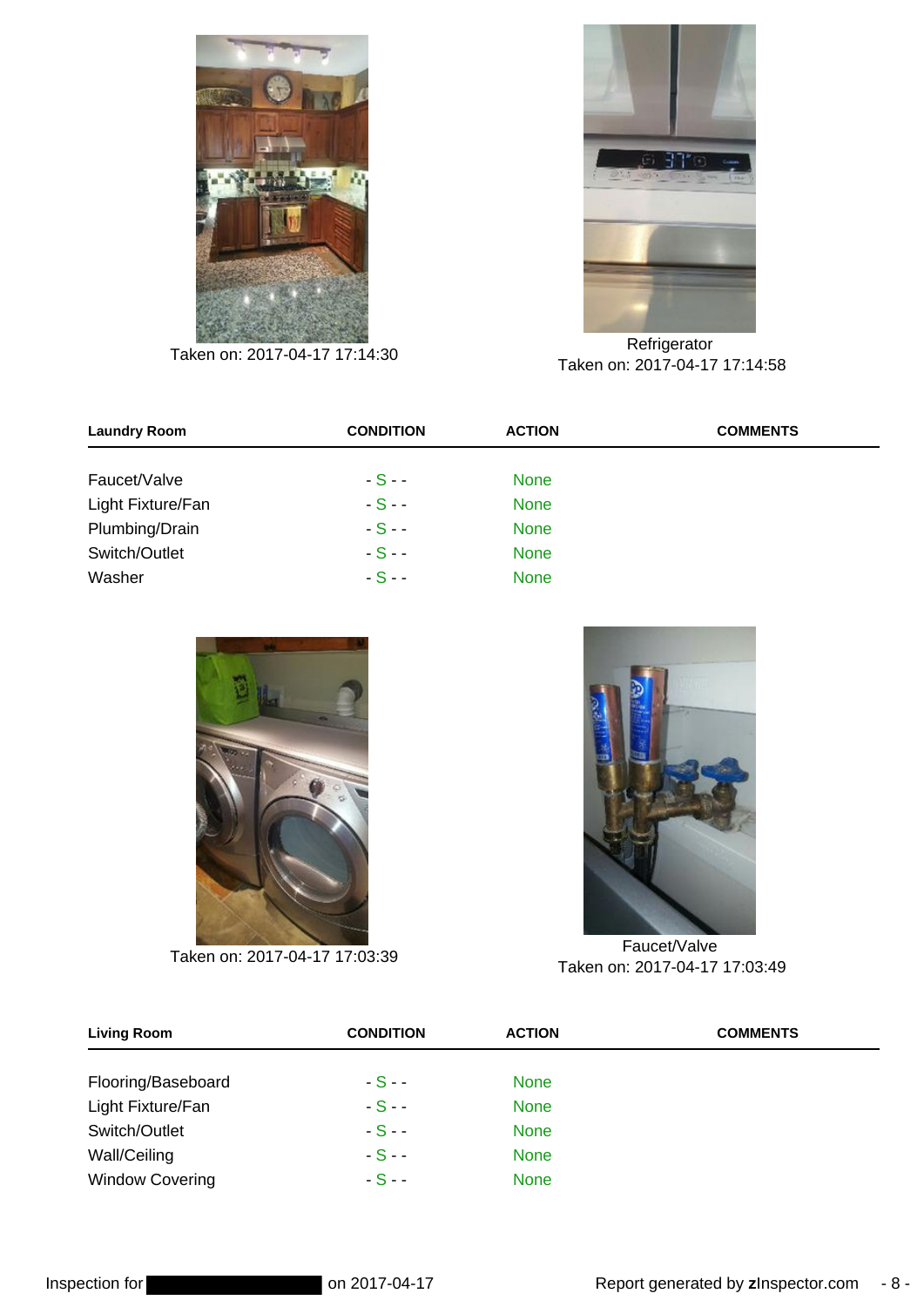

Taken on: 2[017-04-](http://zinspector.s3.amazonaws.com/usi/1448/149247592545022d382811420388e20b545327bf9d.JPEG)17 17:15:48

| <b>Side Yard/Exterior: Deck</b> | <b>CONDITION</b> | <b>ACTION</b> | <b>COMMENTS</b> |
|---------------------------------|------------------|---------------|-----------------|
| <b>Building Exterior</b>        | $-S -$           | <b>None</b>   |                 |
| Other                           | $-S - -$         | <b>None</b>   |                 |
| Patio Cover                     | $-S - -$         | <b>None</b>   |                 |



Taken on: 2[017-04-](http://zinspector.s3.amazonaws.com/usi/1448/1492475832df11185b33474ce898f27df6c417621a.JPEG)17 17:08:10

| Garage/Parking       | <b>CONDITION</b> | <b>ACTION</b> | <b>COMMENTS</b> |
|----------------------|------------------|---------------|-----------------|
| Driveway/Floor       | $-S-$            | <b>None</b>   |                 |
| Garage Door          | $-S-$            | <b>None</b>   |                 |
| <b>Light Fixture</b> | $-S -$           | <b>None</b>   |                 |
| Other                | $-S -$           | <b>None</b>   |                 |
| Switch/Outlet        | $-S-$            | <b>None</b>   |                 |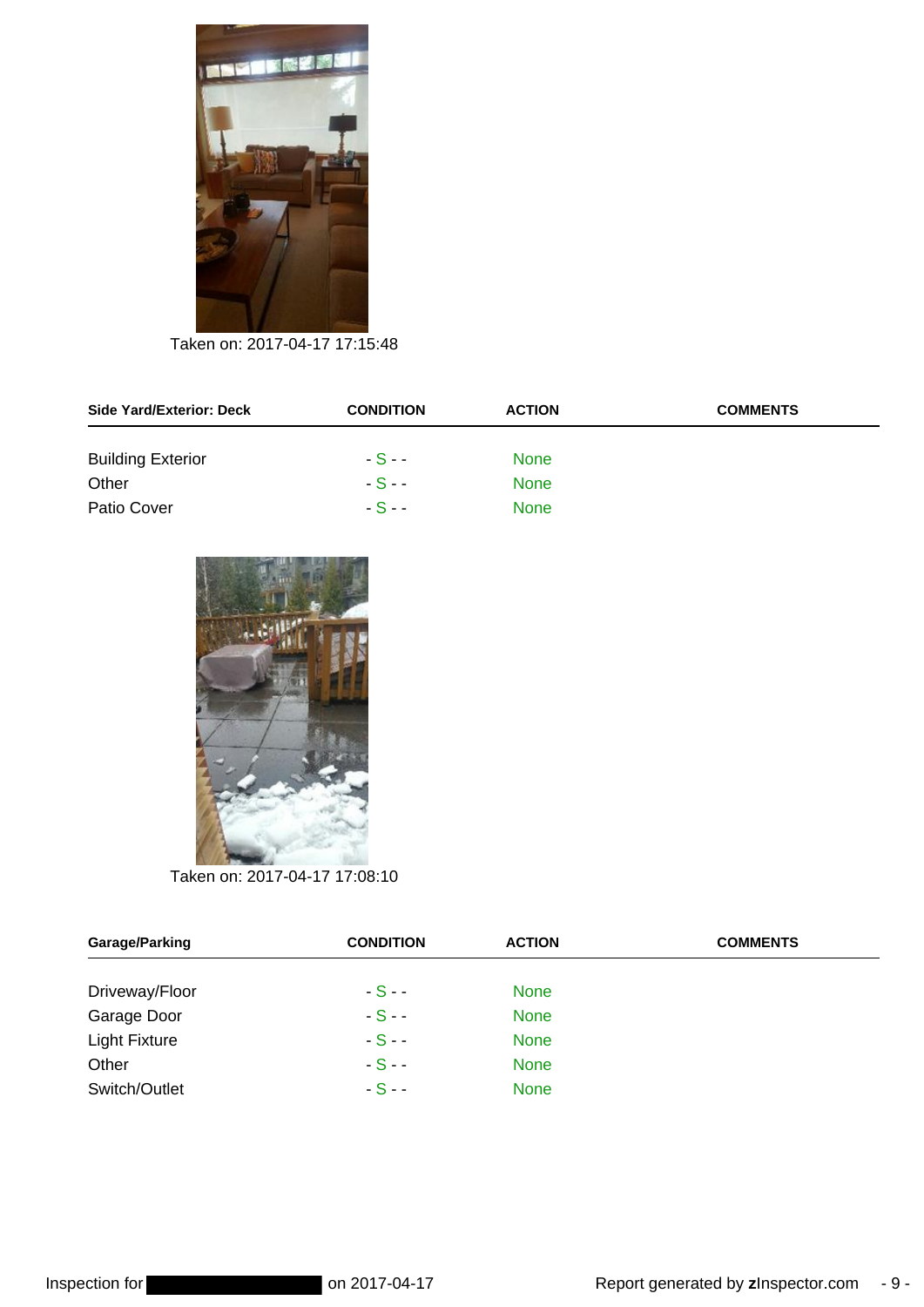

Taken on: 2[017-04-](http://zinspector.s3.amazonaws.com/usi/1448/1492475756e37d7bf8268b4927be6405496635c342.JPEG)17 17:03:16

| Pool/Spa | <b>CONDITION</b> | <b>ACTION</b> | <b>COMMENTS</b> |
|----------|------------------|---------------|-----------------|
| Cover    | $-S - -$         | <b>None</b>   |                 |
| Heater   | $-S -$           | <b>None</b>   |                 |

| <b>Systems</b>      | <b>CONDITION</b> | <b>ACTION</b> | <b>COMMENTS</b> |
|---------------------|------------------|---------------|-----------------|
| <b>Breaker Box</b>  | $-S -$           | <b>None</b>   |                 |
| Furnace             | $-S-$            | <b>None</b>   |                 |
| Other               | $-S-$            | <b>None</b>   |                 |
| <b>Water Heater</b> | $-S-$            | <b>None</b>   |                 |



Water Heater Taken on: 2[017-04-](http://zinspector.s3.amazonaws.com/usi/1448/149247548293d9419761b84505b48ec4fbf870f78d.JPEG)17 17:02:13



Breaker Box Taken on: 2[017-04-](http://zinspector.s3.amazonaws.com/usi/1448/14924754858a70762ea6fe448f9da2cca11a31721a.JPEG)17 17:02:50